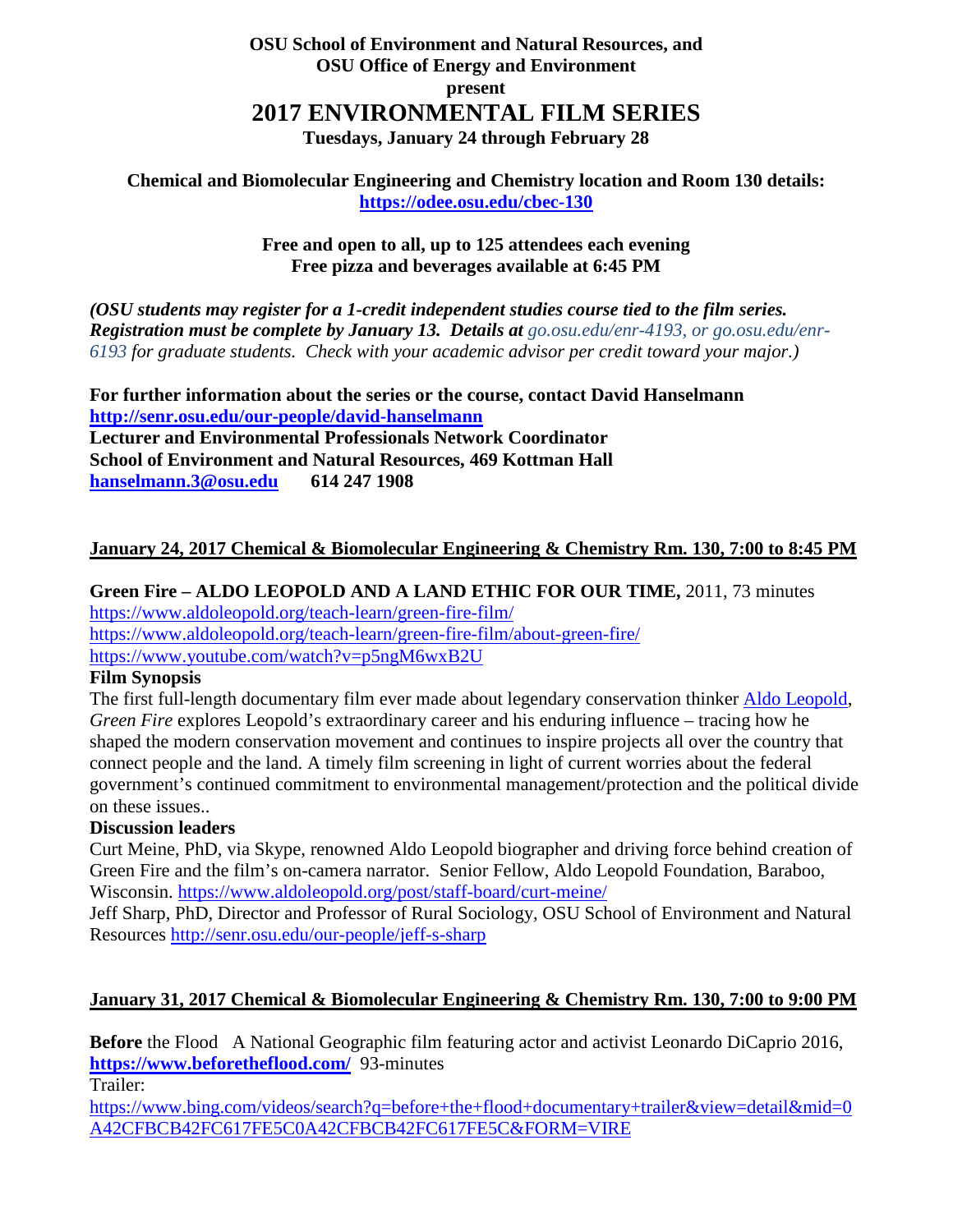### **Film Synopsis**

A look at how climate change affects our environment and what society can do prevent the demise of endangered species, ecosystems and native communities across the planet.

If you could know the truth about the threat of climate change — would you want to know? *Before the Flood*, presented by National Geographic, features Leonardo DiCaprio on a journey as a United Nations Messenger of Peace, traveling to five continents and the Arctic to witness climate change firsthand. He goes on expeditions with scientists uncovering the reality of climate change and meets with political leaders fighting against inaction. He also discovers a calculated disinformation campaign orchestrated by powerful special interests working to confuse the public about the urgency of the growing climate crisis. With unprecedented access to thought leaders around the world, DiCaprio searches for hope in a rising tide of catastrophic news.

From Academy Award-winning filmmaker Fisher Stevens and Academy Award-winning actor, environmental activist and U.N. Messenger of Peace Leonardo DiCaprio, *Before the Flood* presents a riveting account of the dramatic changes now occurring around the world due to climate change, as well as the actions we as individuals and as a society can take to prevent the disruption of life on our planet. Beyond the steps we can take as individuals, the film urges viewers to push their elected officials in supporting the use of alternative energy sources such as solar and wind power. "We need everyone to demand bold action from their political leaders and to elect representatives who have their best interests at heart, not the interests of corporations to perpetuate a cycle of greed and destruction," says DiCaprio. "This documentary shows how interconnected the fate of all humanity is — but also the power we all possess as individuals to build a better future for our planet."

# **Discussion leaders**

Bryan Mark, PhD, Professor, Dept. of Geography and State Climatologist

<https://geography.osu.edu/people/mark.9>; David Leland, Ohio House of Representatives, 22<sup>nd</sup> District; Member, Energy and Natural Resources Committee <http://www.ohiohouse.gov/david-leland>

#### **February 7, 2017 Chemical & Biomolecular Engineering & Chemistry Rm. 130 7:00 to 8:30 PM Red Gold**, an environmental documentary 2009 54-minutes

Watch the trailer [here](https://vimeo.com/ondemand/11980) 1:41

Longer trailer, 3:42 <https://www.youtube.com/watch?v=KqrpbgeeyeE>

*During 2016 the US EPA issued a negative report per required federal water quality permits and in 2014 and 2015 the project's major financial and mining partners withdrew from the project. It is not yet officially "dead".* 

### **Film Synopsis**

At the headwaters of the Kvichak and the Nushagak Rivers in Bristol Bay Alaska—home to the two largest remaining sockeye salmon runs on the planet—mining companies Northern Dynasty and Anglo American proposed to extract what might be the richest deposit of gold and copper in the world. Telluride filmmakers Ben Knight and Travis Rummel spent 70 days in Bristol Bay documenting the growing unrest among native, commercial and sport fishermen who oppose the proposed Pebble Mine as well as giving mine officials a chance to argue their case. The open-pit and underground Pebble Mine could require the largest dam ever constructed to contain toxic runoff from mine waste. Red Gold is a portrait of a unique way of life that would not exist if the salmon didn't return with Bristol Bay's tide. Late 2016 news per proposed mine: http://www.huffingtonpost.com/news/pebble-mine/

NYT 11/6/15 op-ed by Michael Kowalski, Board Chair and former CEO, Tiffany and Company. <http://www.nytimes.com/2015/11/07/opinion/when-gold-isnt-worth-the-price.html>

Rio Tinto (British/Australian international mining company) in 2014 pulls out of Pebble Mine, donating shares to two Alaskan NGOs: Alaska Community Foundation and the Bristol Bay Native Corporation Education Foundation

<http://www.mining.com/rio-tinto-walks-away-from-massive-pebble-copper-gold-project-38240/> Tim Sohn, Outside Magazine article, 5/28/09 <http://www.outsideonline.com/1885601/gold-fish> Project sponsors' website:<http://www.pebblepartnership.com/>

# **Discussion leaders**

**R**obyn Wilson, PhD, Associate Professor of Risk Analysis and Decision Making <http://senr.osu.edu/our-people/robyn-s-wilson>

Don Dean, PhD, Trout in the Classroom, Ohio leader; Trout Unlimited (Red Gold film co-sponsor) <http://www.tumadmen/index.shtml>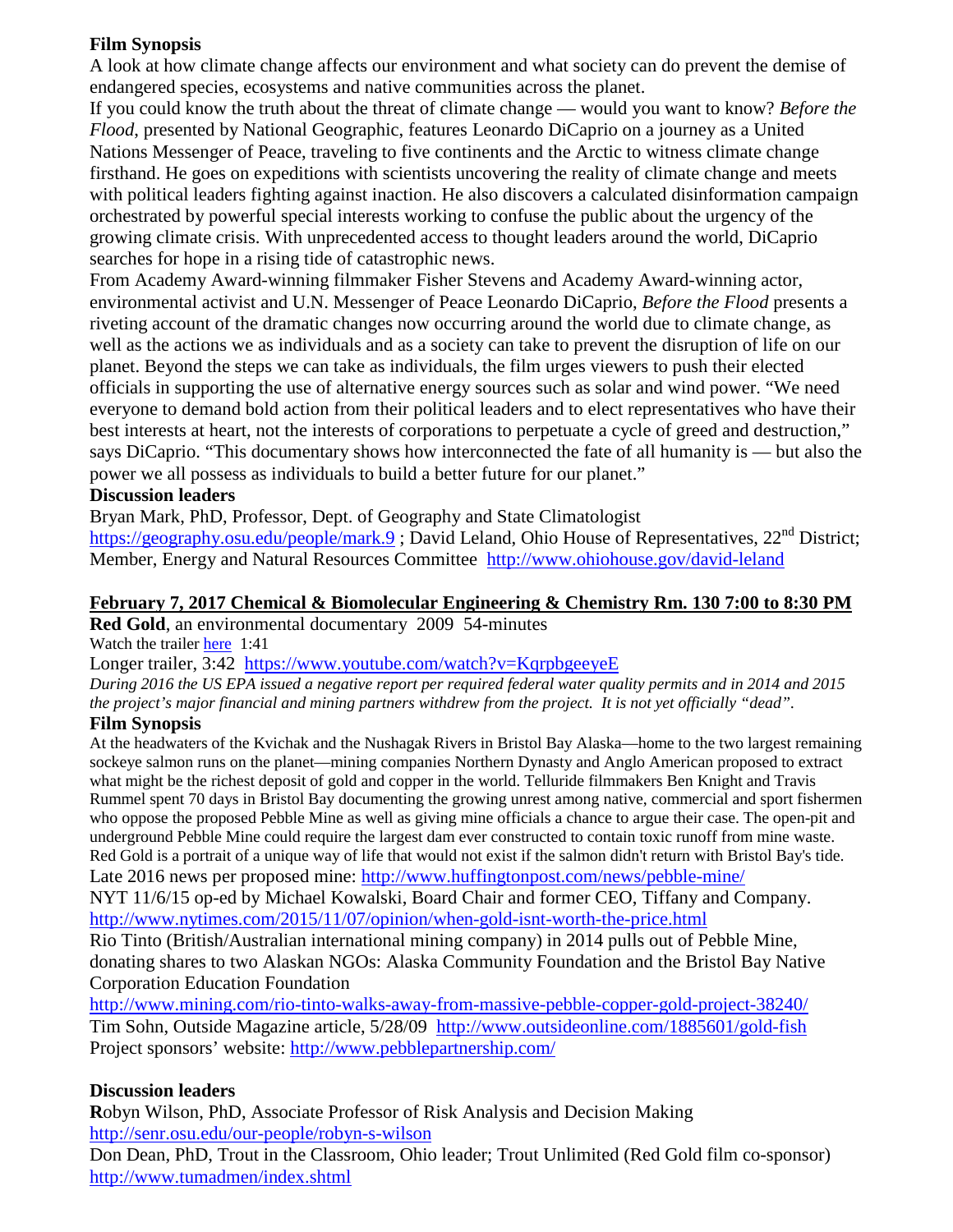# **Years of Living Dangerously, Season Two,** National Geographic Society 2016 55-minutes <http://yearsoflivingdangerously.com/>

### **Film synopsis**

Years of Living Dangerously covers crucial issues, like severe hurricanes, deforestation, the solar energy crisis, climate migrants, historic droughts and the rapidly increasing extinction rate of our planet's wildlife. Season One aired in 2015 on Showtime. **Season Two, Episode One, Race Against Time:** David Letterman travels to India to investigate the production of electricity, the many communities that still lack electricity, and the country's attempt to move to solar power. <http://yearsoflivingdangerously.com/story/david-letterman-india/> Cecily Strong from SNL explores the demise of solar power in Nevada, Florida and across the nation due to political intimidation. <http://yearsoflivingdangerously.com/story/blocking-the-sun/>

Episodes guide <http://channel.nationalgeographic.com/years-of-living-dangerously/> Science advisors <http://yearsoflivingdangerously.com/show/science-advisors/> Cast <http://yearsoflivingdangerously.com/show/meet-the-cast/>

### **Discussion leaders**

Tyler Grassman, PhD, Assistant Professor, Dept. of Materials Science and Engineering <https://mse.osu.edu/people/grassman.5>

# **February 21, 2017 Chemical & Biomolecular Engineering & Chemistry Rm 130, 7:00 to 8:50 PM**

# **Return of the River** 2014 69-minutes

<http://elwhafilm.com/>(Front page also has button for trailer, 2:59)

*Dams provide many benefits to society (e.g. drinking water, flood control, recreation) but also cause major changes in aquatic and even human social systems. As in many states in recent years, Ohio has seen the removal of mainly smaller, mainly obsolete, often not well-maintained dams to restore environmental and aquatic/fish/wildlife systems. On the OSU campus the Fifth Avenue dam was recently removed and even more recently in downtown Columbus, the Main Street dam.*

# **Film synopsis**

Return of the River, a social, environmental, and political story, is a film about the largest dam removal project in the history of the United States, and the extraordinary effort to restore an ecosystem and set a river free – on the Olympic Peninsula in the State of Washington. Return of the River offers a story of hope and possibility amid grim environmental news. It is a film for our time: an invitation to consider crazy ideas that could transform the world for the better. It features an unlikely success story for environmental and cultural restoration. Fundamentally, the Elwha River in Washington State is a story about people and the land they inhabit. The film captures the tenacity of individuals who would not give up on a river, mirroring the tenacity of salmon headed upstream to spawn. It is a narrative with global ramifications, exploring the complex relationship between communities and the environment that sustains them. The camera soars over mountain headwaters, dives into schools of salmon, and captures turbines grinding to a halt; as the largest dam removal project in history begins. The film features people and perspectives on all sides of the Elwha debate, reflecting the many voices of the Elwha valley.

# **Discussion leaders**

Chris Tonra, PhD, Assistant Professor in Avian Wildlife Ecology OSU School of Environment and Natural Resources (Tonra has done research on the Elwha River pre and post-dam removal) <http://senr.osu.edu/our-people/christopher-m-tonra> Byron Ringley, PE, Senior Principal, Stantec, Columbus (Ringley was the lead engineer for the Fifth Avenue and Main Street dam removal projects) <http://www.stantec.com/about-us/people/r/ringley-bryan.html>

[http://www.stantec.com/about-us/office-locations/united-states-locations/ohio-offices/columbus-ohio](http://www.stantec.com/about-us/office-locations/united-states-locations/ohio-offices/columbus-ohio-office.html)[office.html](http://www.stantec.com/about-us/office-locations/united-states-locations/ohio-offices/columbus-ohio-office.html)